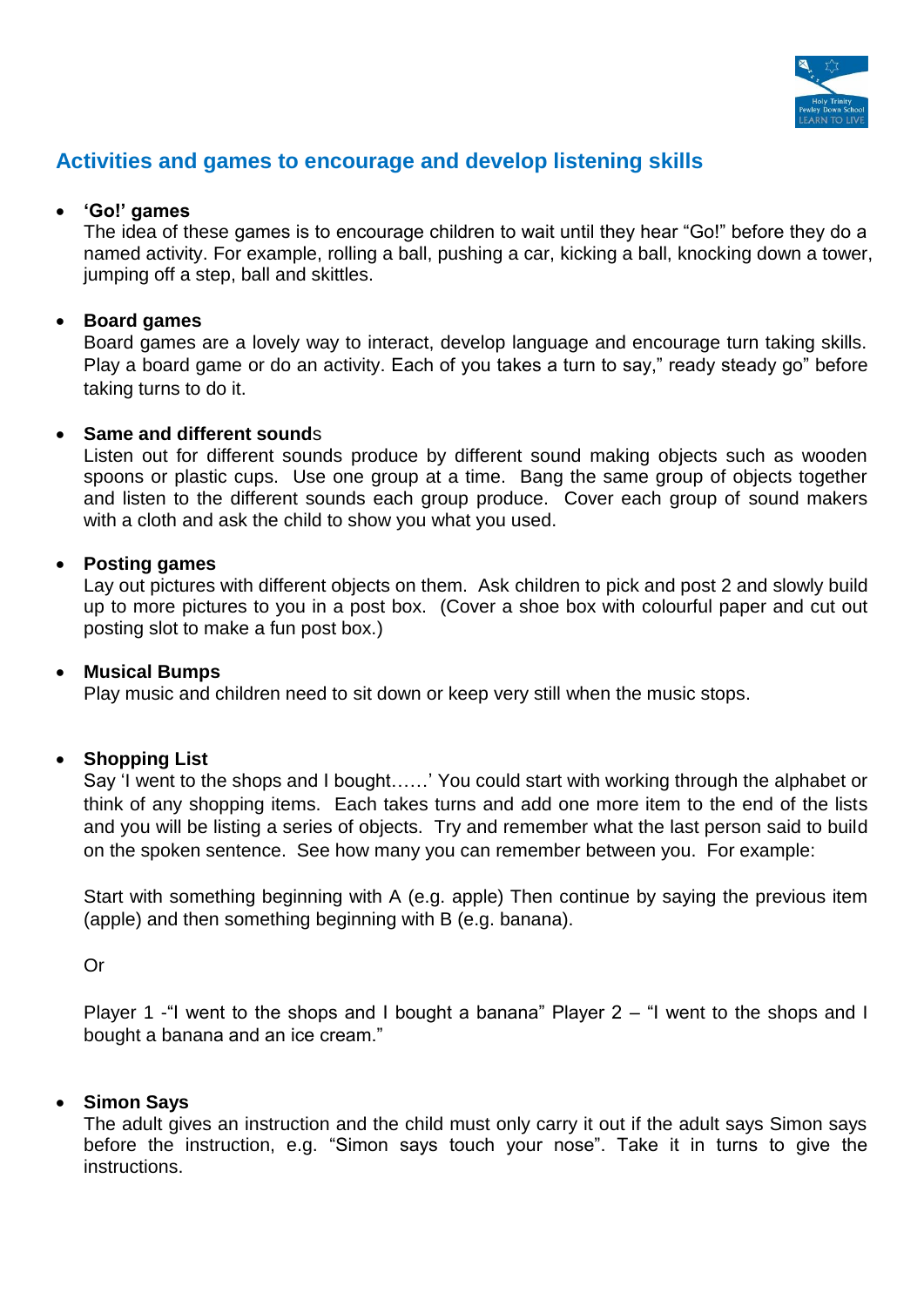## **Name story**

Make up or change a story with your child's name in it. Read it once and explain to them, they need to put their hands up or stand up every time they hear their names.

## **Talk about a Picture or Photo**

What can you see? What colours can you see? Can you spot any shapes? Where is the picture? Do you like the picture? What is happening in the picture? Can you tell a story about the picture? What could happen next? There are example pictures below but these questions could be asked about any scene either in a picture, photo or real life.



This is also a lovely opportunity to get out old family photos or go through saved digital photos and discuss each one. Who was there? Where was it taken? What as the weather or season? What can you remember about that day? Using these photos can you make a simple family tree?

# **Pairs Game**

A large variation of the pair matching game. Take several paper plates and markers and write some letters, draw shapes, animals or other items. Turn them upside down and then start trying to find and match the pairs.

### **"What's Missing?"**

Place a number of household items onto a tray. The more items, the more challenging the game so for younger children start with just 3-4 items and increase from there. Ask your child to have a close look at the items on the tray. Name them together (the more you discuss the items the more likely your child is to remember them). Ask your child to describe the shape and colour of each item too to help aid their memory. Cover the items with a tea towel. Ask your child to close their eyes and as they do you will remove one item from under the cloth. Ask them to open their eyes, remove the cloth and tell you what's missing.

# **The Magic Cup Game**

Place three identical, plastic cups in a line on the table, rim down. Place a pom-pom or small ball under one cup, allowing your child to see which cup the small ball is under. Shuffle the cups around by sliding them across the table, switching their positions quickly back and forth and all around. Once you have stopped moving the cups ask your child to identify which cup the ball is now under.

### **DIY telephone**

A simple, homemade string telephone will engage children for hours. All they need to do is paint or colour two plastic cups, poke a hole in each of them and thread string through the